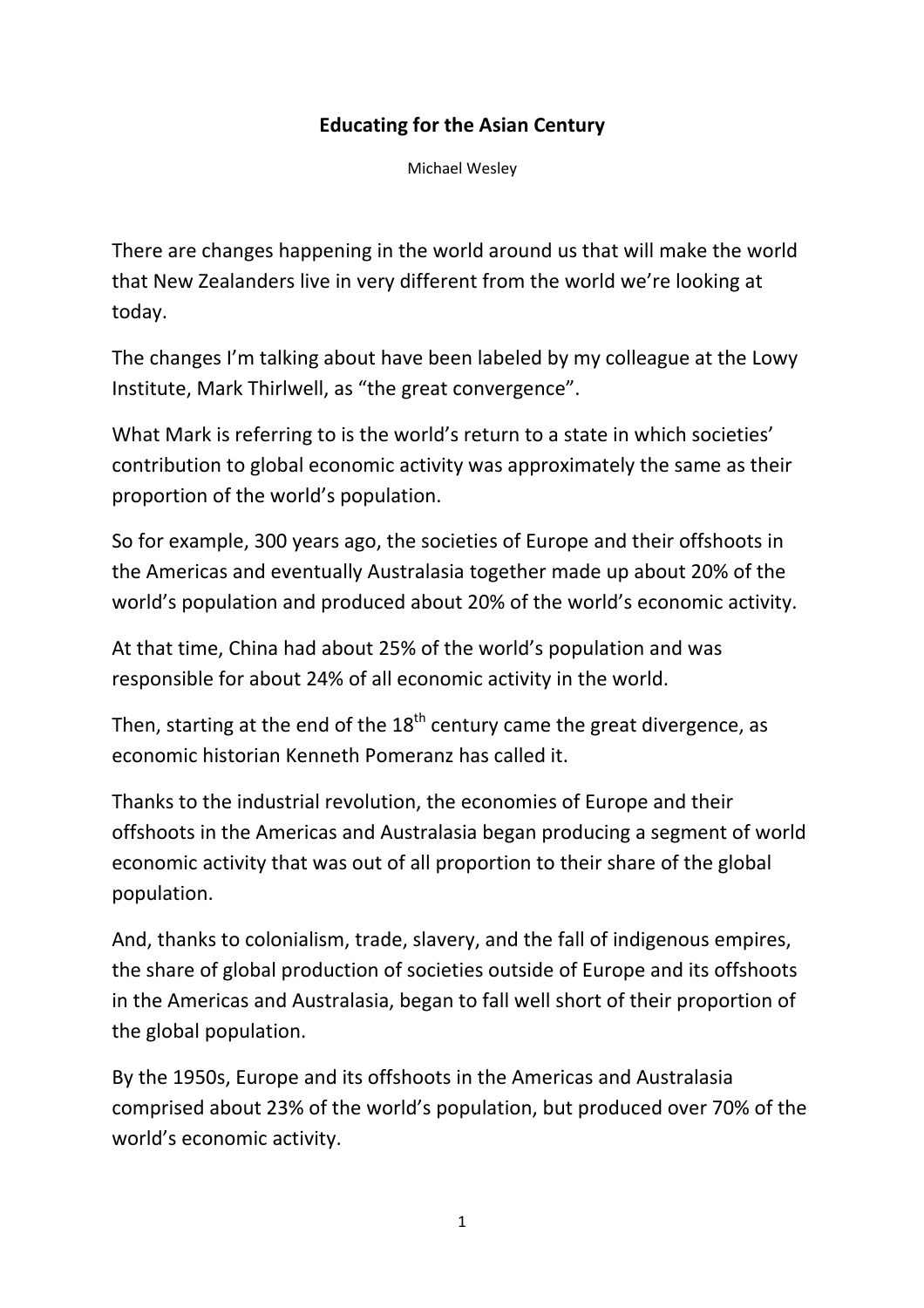China and India, on the other hand, each had just under one fifth of the world's people – but each accounted for less than a twentieth of all global production.

But the last 30 years have seen a rapid end to the great divergence.

Instead, a great convergence is occurring around us.

The west's share of global population is falling – but not as fast as its contribution to global economic activity.

Just 30 years ago, advanced economies were responsible for nearly 70% of global production; now it's less than 50%.

What we used to call the third world now produces over half of all global economic activity.

These are trends that are accelerating.

Globalisation, technology, and education are wiping out a productivity gap that produced the great divergence between the West and the rest.

As productivity levels in Asia close in on those of the West, population size matters.

Asia has two monster economies – China and India – of a billion plus people each, plus several potentially very large economies in the hundreds of million range – Indonesia, Thailand, the Philippines, Bangladesh, Pakistan, Vietnam.

What have caused China and India to rise so fast is the abject poverty and very low productivity they started from.

What will keep them rising is that still, as their economies move into the top five in the world in aggregate size, their per capita wealth is still very modest.

China has the second biggest economy in the world, but the average Chinese is currently about as wealthy as the average Egyptian or El Salvadoran.

All of this means that there is a huge shift of economic weight occurring right now.

Asia is rising fast.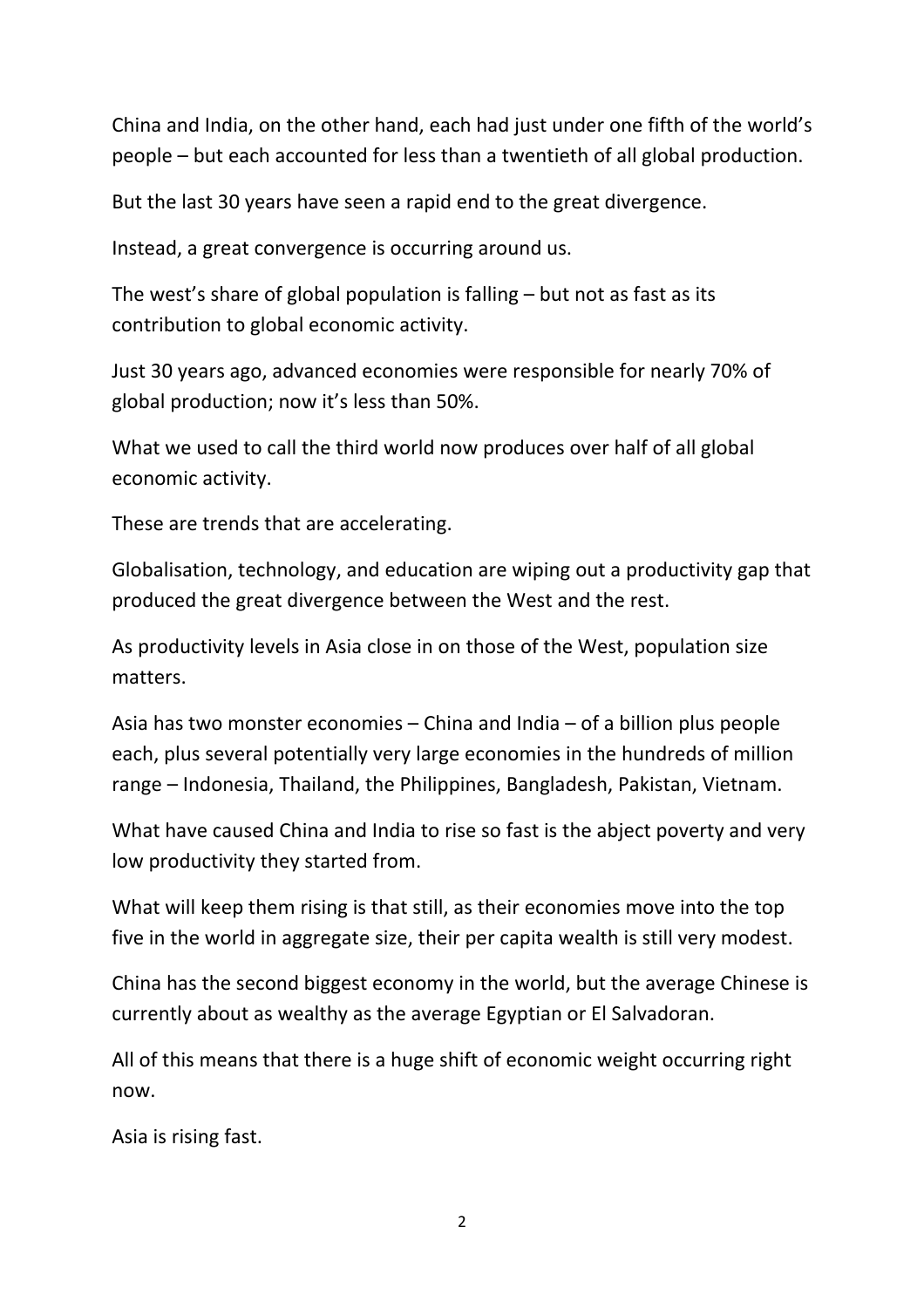But I have an inkling that here in New Zealand, like in Australia, this epochal shift is still seen in very one‐dimensional terms.

With some justification, the vast majority of Australians see the rise of Asia simply in terms of having hit the jackpot.

Since 2003, China's demand for Australian minerals have seen a 70% rise in our terms of trade and a 13% increase in our real GDP.

The governor of our Reserve Bank put it in very clear terms.

Five years ago, a shipload of Australian iron ore would earn enough to buy 2,200 flat screen TVs.

Now that same shipload of iron ore makes enough money to buy 22,000 flat screen TVs.

Australians, and I suspect New Zealanders, see the rise of Asia differently from any other Western countries.

China, India and the other rising Asian economies don't threaten our manufacturing sectors because we don't have significant manufacturing sectors.

And they don't threaten our economic leadership role in the world because we never had an economic leadership role in the world.

But there's another reason why we see the rise of Asia in such benign two‐ dimensional terms.

It's because New Zealand and Australia are what I would call stand‐off economies.

Distance isn't really a tyranny for us, as Geoffrey Blainey argued – it's always been one of our great comforts.

Our distance has meant we've always been a long way away from where great powers clashed and industrialization and urbanization created huge dirty pulsing conurbations.

We could always choose to engage, or not engage, with these centres of power, production and rivalry, when we wanted to – and on our own terms.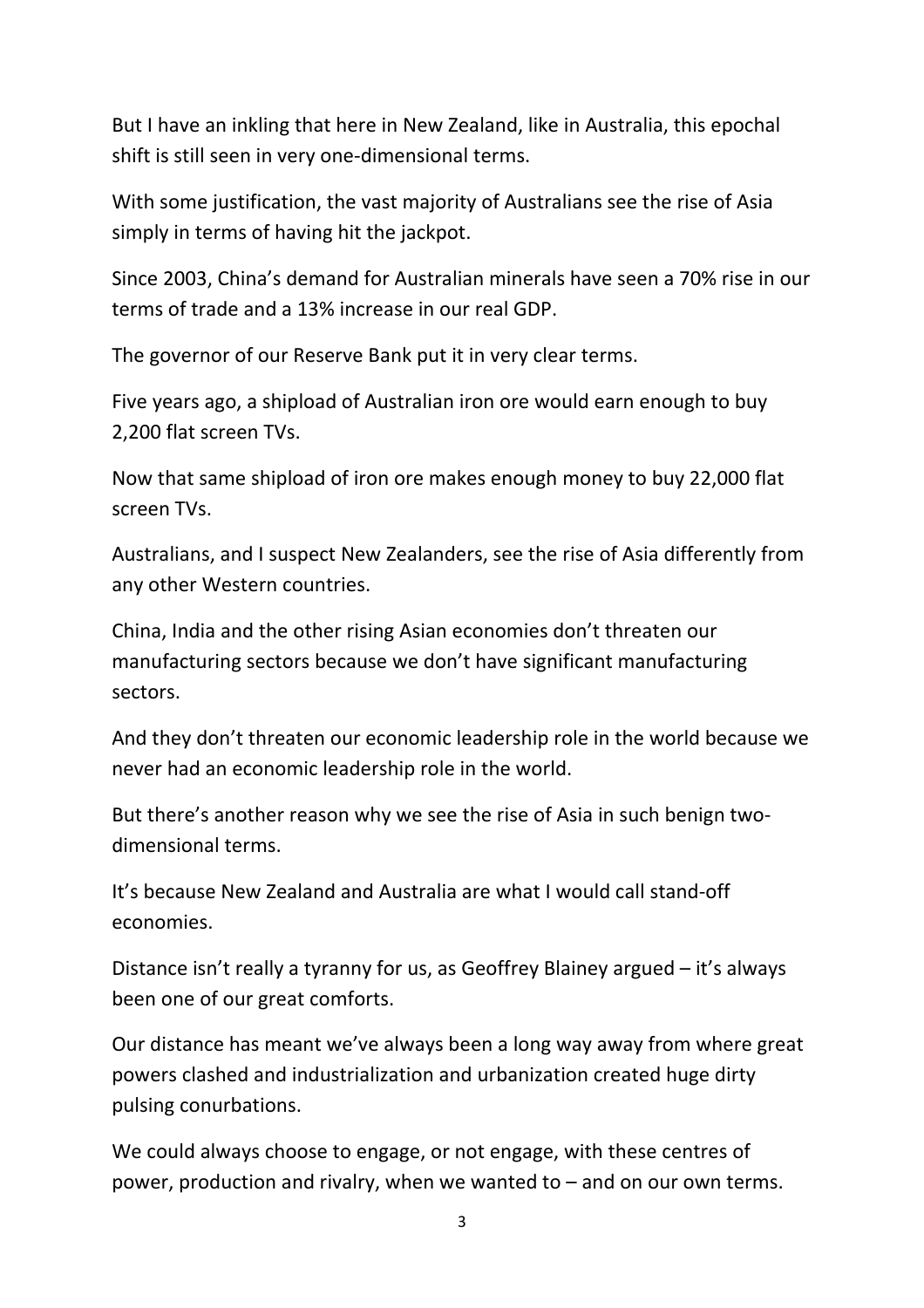The great industrial revolutions, whose beginnings coincided with the European colonization of the antipodes, provided two great gifts that have made New Zealand and Australia the societies they are today.

First, industrialization provided a huge demand for the natural assets both countries had in abundance – wood, agriculture, minerals, energy – and the means to ship those products vast distances at low cost.

Second, industrialization turned the societies that New Zealand and Australia sprang from into global great powers, able to patrol the oceans around their offshoots and keep these vital sources of raw materials safe from predators.

And so the Antipodes became the richest and safest countries on earth.

Some tyranny of distance.

But while New Zealand and Australia were stand‐off economies they were anything but stand‐off societies.

Despite being far from Europe and North America their imaginations remained focused on these dynamic centers of gravity.

Generations of young New Zealanders and Australians travelled to London and New York, Paris and Los Angeles to soak up the excitement, marvel at the diversity and build skills and connections they could never have at home.

They returned home with knowledge, experience and connections that enriched their homelands and created the vital webs of linkages between their societies and the rest of the world.

What hasn't quite sunk in yet is that the rise of Asia will also mean the fading of the West's position as the holder of dynamism and creativity in the world.

Whether or not Europe and America will rebound throwing off demographic decline, crippling debt dysfunctional politics and rising social conflict is not the point here.

Even before the GFC, when Europe and America were robust and growing, Asia was outpacing them.

This is a story not of Western decline, but of Asia's rise.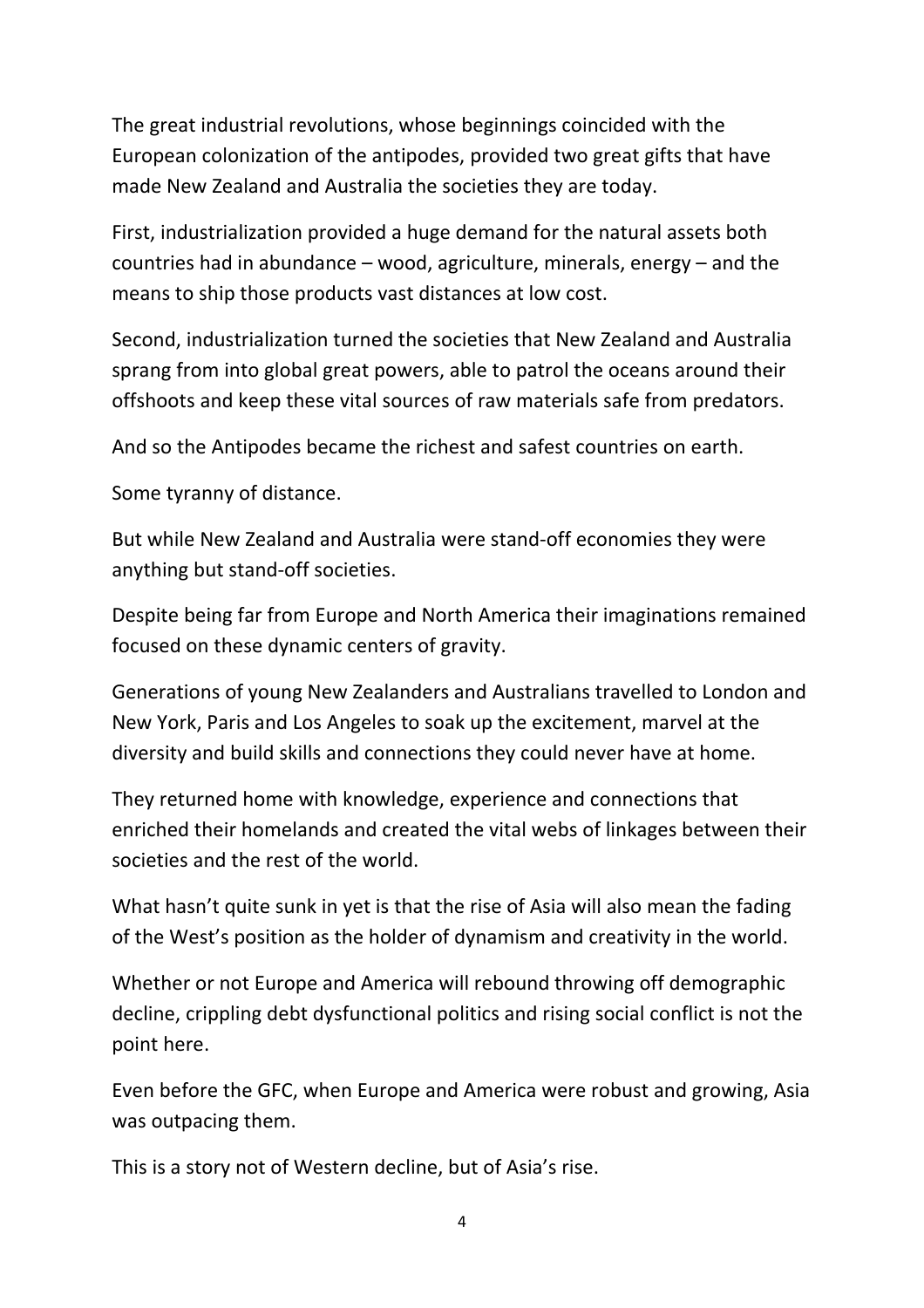And here's my main point – Asia's rise is not going to be just a story of growing wealth, more sophisticated tastes, and endless infrastructure building.

Asia's economies are well on the way to becoming the centre of gravity globally, not just in economic terms, but in cultural production, innovation, governance, research and science, finance, and military power.

Think of a world, not so far away, in which the Shanghai Stock Exchange plays the role in global finance that the New York Stock Exchange plays today; and that the Mumbai Stock Exchange plays the role of London or Frankfurt today.

Think of a world, not so far away, in which Beijing University, Jawaharlal Nehru Universities, Fudan, Gadja Mada, Thammasat, Madras Universities will be the top research and learning institutions in the world, attracting the best and the brightest to teach and research and learn, while Oxford, Harvard, the Sorbonne, Cambridge and Princeton struggle to stay in the top 50.

Think of a world, not so far away, in which the most vibrant creative centres of popular culture are Mumbai, Seoul, Shanghai, Saigon – and that these centers produce music, movies, TV and video games for a range of markets in a range of languages, drawing on the creativity and skills of the people who are drawn to their dynamism from all over the world.

Think of a world, not so far away, in which Singapore, Bangkok, Guangzhou and Kolkata host the most important fashion shows, technology expos and trade fairs on the planet.

Think of a world, not so far away, in which the cutting edge of cool is not the sounds and the threads of the American ghetto but the trends and sounds and idiom of global, cosmopolitan Asia.

In the years ahead, much sooner than we expect, the countries of Asia will be so much more than a factory, infrastructure building site, source of students, and consumer of meat and dairy products.

They will be the most exciting, dynamic, creative centers of gravity setting and satisfying global tastes and trends.

Just as London, Paris, New York, Rome, Los Angeles and Berlin have been great magnets for generations of young New Zealanders and Australians, so in the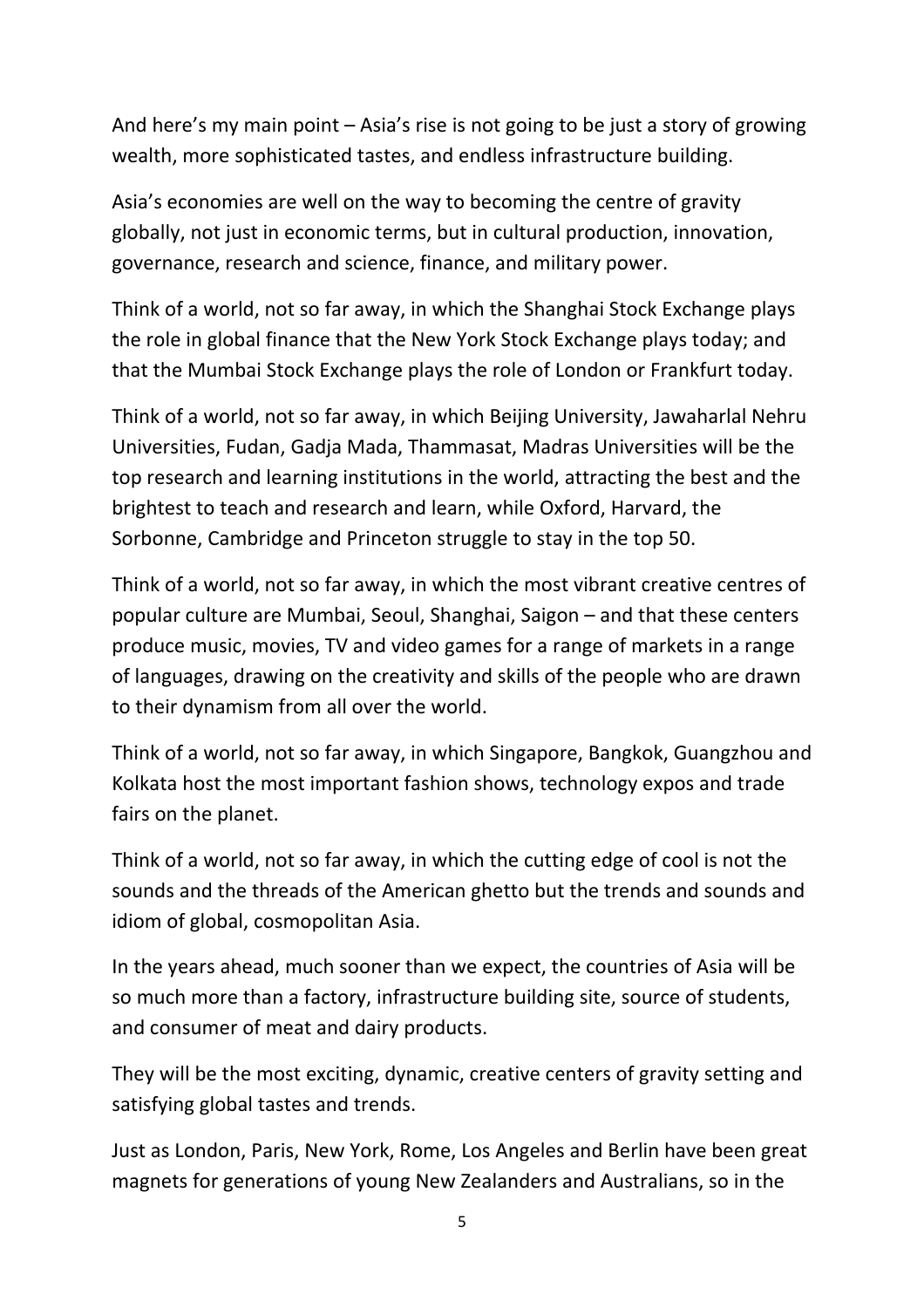not too distant future will Shanghai, Mumbai, Saigon, Seoul, Singapore and Jakarta beckon in the years ahead.

As the great pulsing cities of Asia become more alluring, the great cities of Europe and America will seem more and more bucolic and old school.

Two possible scenarios confront the young New Zealanders you are educating in this future.

One is that the great majority of these future young Kiwi globetrotters will spend several years in Mumbai or Shanghai or Saigon or Jakarta,

- working,
- socializing,
- travelling,
- playing sport,
- joining rock bands,
- and studying,

before returning, enriched by experiences and networks they could never have developed here or in Australia to further enrich New Zealand society and further embed it in global networks.

The other scenario is that these future young Kiwi globetrotters just pass through Mumbai or Shanghai or Saigon or Jakarta, spending just a few days or weeks watching the dynamism of these cities as if behind a candy store window, unable to properly take part, while young expats from other countries

- work,
- socialize.
- travel,
- play sport,
- join rock bands,
- and study

shoulder to shoulder with the locals.

They return home to New Zealand with little more than funny anecdotes and curios.